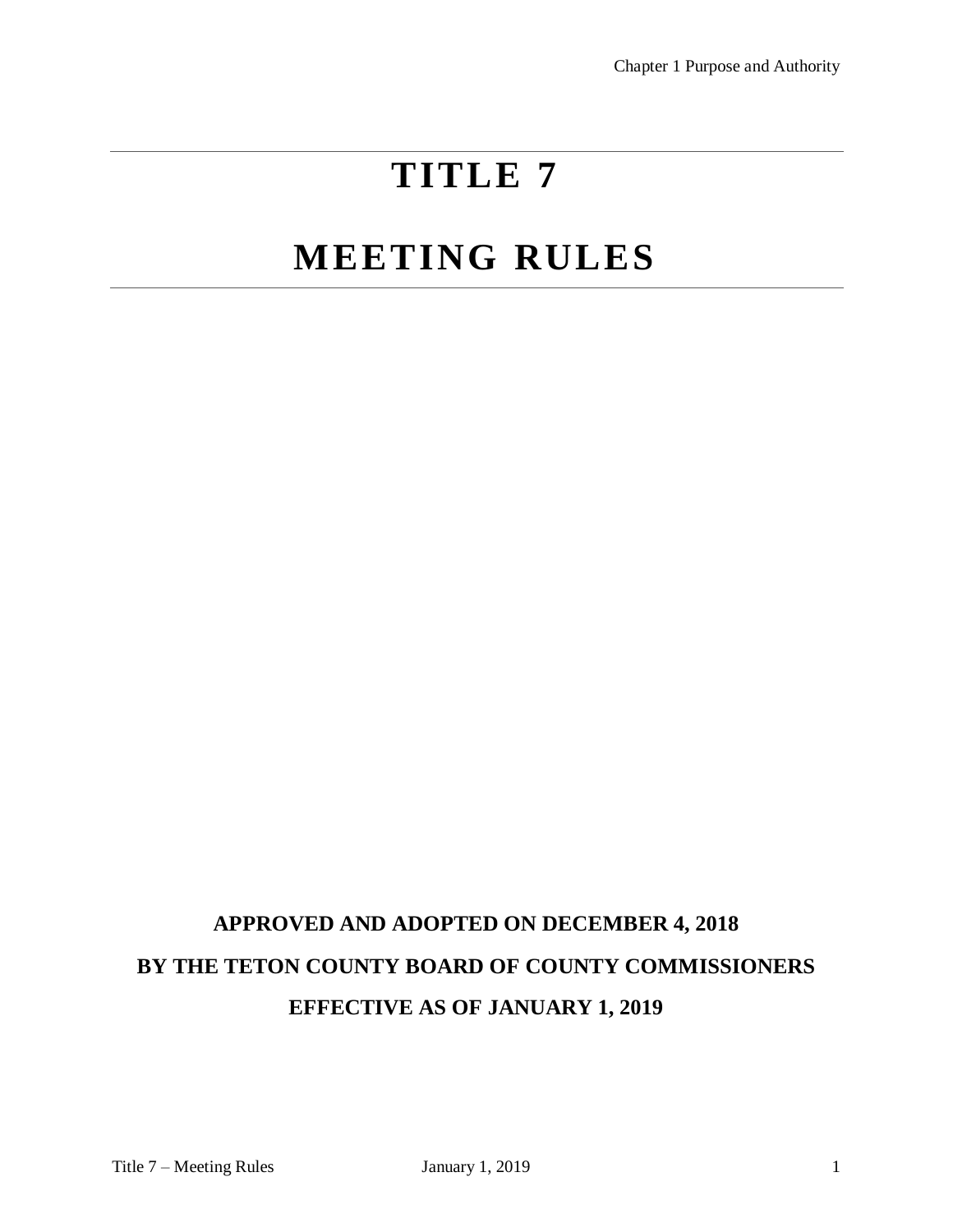# **CHAPTER 1 – PURPOSE AND AUTHORITY**

- a. The Wyoming Constitution provides in Section 22 of Article 1:
	- i. The right to petition, and of the people peaceably to assemble to consult for the common good, and to make known their opinions, shall never be denied or abridged.
- b. And the U.S. Constitution provides in the  $1<sup>st</sup>$  Amendment that Congress shall make no law abridging the freedom of the right of the people to peaceably assemble, and to petition the government for redress of grievances. With full compliance to the U.S. and Wyoming Constitutions the Teton County Board of County Commissioners promulgate these rules and regulations in order to ensure orderly meetings that encourages public participation.
- c. The following guiding principles have been the foundation of the formation of these rules:
	- i. The Commission must act as a body
	- ii. The Commission should proceed in the most efficient manner possible.
	- iii. The Commission must act by at least a majority.
	- iv. Every Commissioner must have an equal opportunity to participate in decisionmaking.
	- v. The Commissioner's Rules of Procedure must be followed consistently.
	- vi. The Commission's actions should be the result of a decision on the merits and not a manipulation of the procedural rules.
	- vii. Meetings are accomplished in the spirit of openness with the encouragement of public participation.
- d. No deliberative body can efficiently perform without rules of procedure. While rules cannot ensure civility and comment accuracy, or eliminate demagogy, clear rules and their fair and consistent application can lead to an orderly process. Our system of government, with its foundation in a robust, free exchange of ideas and lofty First Amendment aspirations, militates against controlled civil discourse. Certainly, civility cannot be mandated, but order has to be maintained. At the same time, the Commission has to provide a broad opportunity for public participation. As said by Justice Felix Frankfurter in Baumgartner v. United States, 322 U.S. 665, 673-4 (1944), "One of the prerogatives of American citizenship is the right to criticize public men and measures – and that means not only informed and responsible criticism but the freedom to speak foolishly and without moderation."
- e. The following rules are content-neutral time, place, and manner regulations which are narrowly tailored to serve a significant government interest and leave open ample alternative channels of communication. The significant government interest being an orderly meeting.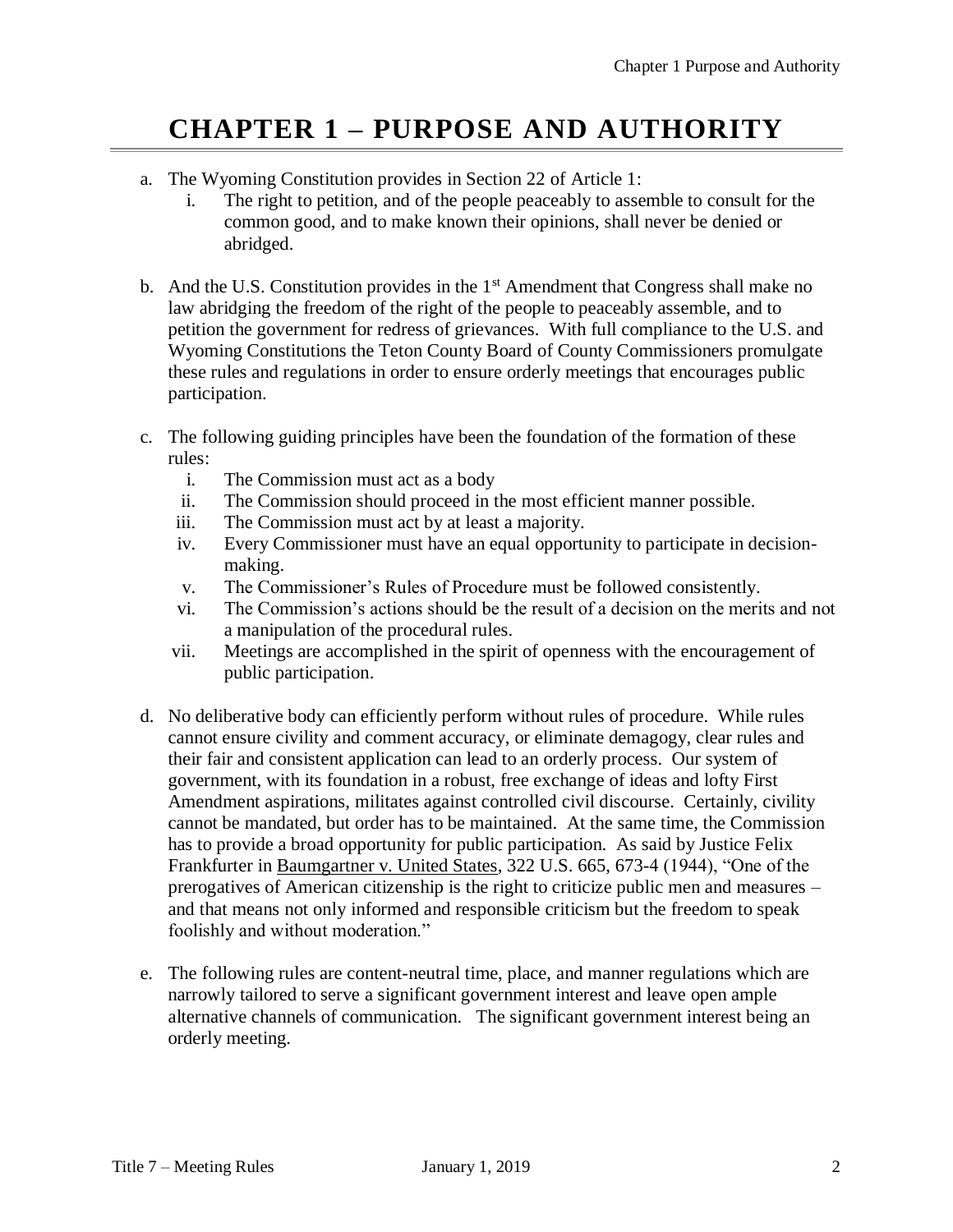# **CHAPTER 2 – MEETINGS**

### **7-2-1 MEETINGS**

#### a. **Regular Meetings.**

- i. The regular meetings of the Board of County Commissioners shall be on those dates delineated in the Annual Teton County Board of County Commissioners Meeting Schedule Resolution adopted in November of each year. The regular meetings include all Voucher Meetings delineated on the same Meeting Schedule Resolution.
- ii. All Regular meetings shall be held in the commissioner chambers of the Teton County Administrative Office located at 200 S. Willow St., Jackson, Wyoming, or at such other location within the county as may be necessary due to limitations of space or other reasons. (W.S.  $\S16-4-404(a)$ , LexisNexis 2013)
- iii. Any person may request to receive notice of all Regular and Special Meetings of the County Commission from the County Clerk, so long as the request is in writing and is renewed annually.

#### b. **Special Meetings.**

- i. Special meetings may be called by the Chair by giving verbal, electronic or written notice of the meeting to each member of the County Commission and to each newspaper of general circulation, radio or television station requesting notice. The notice shall specify the time and place of the special meeting and the business to be transacted and shall be issued at least eight (8) hours prior to the commencement of the meeting. Proof of delivery of verbal notice to the newspaper of general circulation, radio or television station may be made by affidavit of the clerk or other employee responsible for distribution of the notice of the meeting. (W.S. §16-4-404(b), LexisNexis 2013)
- ii. No other business shall be considered at a special meeting other than the business listed in the notice.

#### c. **Emergency Meetings.**

- i. The County Commission may hold an emergency meeting on matters of serious immediate concern to take temporary action without notice. Reasonable effort shall be made to offer public notice.
- ii. All action taken at an emergency meeting is of a temporary nature and in order to become permanent shall be reconsidered and acted upon at an open public meeting within 48 hours, excluding weekends and holidays, unless the event constituting the emergency continues to exist after 48 hours. In such case the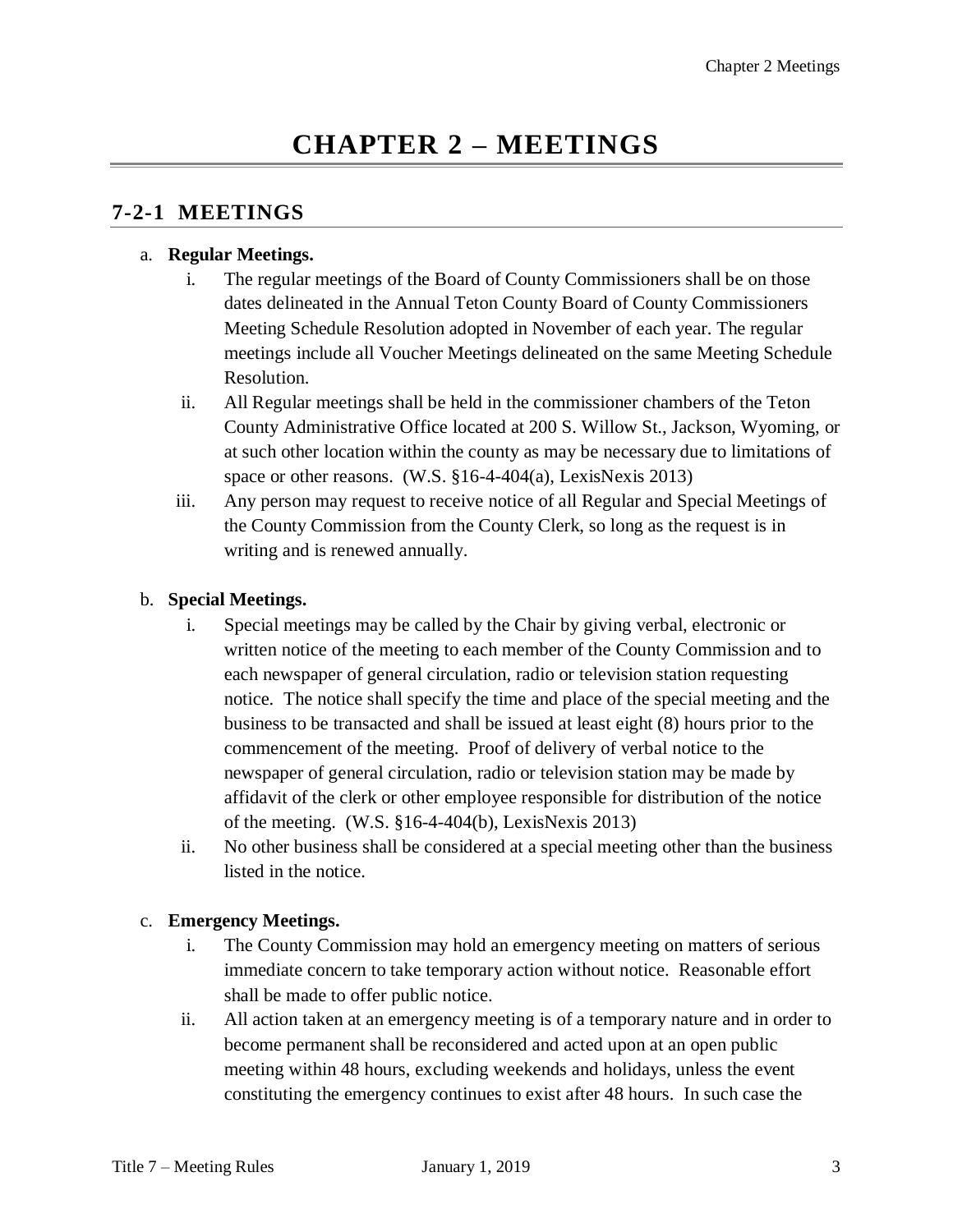County Commission may reconsider and act upon the temporary action at the next regularly scheduled meeting of the County Commission, but in no event later than 30 days from the date of the emergency action. (W.S. §16-4-404(d), LexisNexis 2013)

### **7-2-2 DAY-TO-DAY ADMINISTRATIVE ACTIVITY AND UPDATES**

- a. Updates from staff to the County Commission are considered day-to-day administrative activities and not meetings. No action may be taken by the County Commission during administrative activities, thus minutes are not required to be taken or published. (W.S. §16-4-403(c) (ii), LexisNexis 2013) The County Clerk shall take an audio recording of the proceedings.
- b. These day to day administrative activities and update sessions may be referred to as a "workshop".

#### **7-2-3 EXECUTIVE SESSIONS**

- a. The County Commission may hold executive sessions not open to the public upon a majority vote of the members present. Executive Sessions may only be held within a regular or special meeting and may not be held independently of a regular or special meeting:
	- i. With the attorney general, county attorney, sheriff or their respective deputies, or other officers of the law, on matters posing a threat to security of public or private property, or a threat to the public's right of access;
	- ii. To consider the appointment, employment, right to practice or dismissal of a public officer, professional person, or employee, or to hear complaints or charges brought against an employee, professional person or officer, unless the employee, professional person, or officer requests a public hearing. The County Commission may exclude from any public or private hearing during the examination of a witness, any or all other witnesses in the matter being investigated. Following the hearing or executive session, the County Commission may deliberate on its decision in executive sessions;
	- iii. On matters concerning litigation to which the County is a party or proposed litigation to which the County may be a party;
	- iv. On matters of national security;
	- v. To consider the selection of a site or the purchase of real estate when the publicity regarding the consideration would cause a likelihood of an increase in price;
	- vi. To consider acceptance of gifts, donations, and bequests which the donor has requested in writing to be kept confidential;
	- vii. To consider or receive any information classified as confidential by law;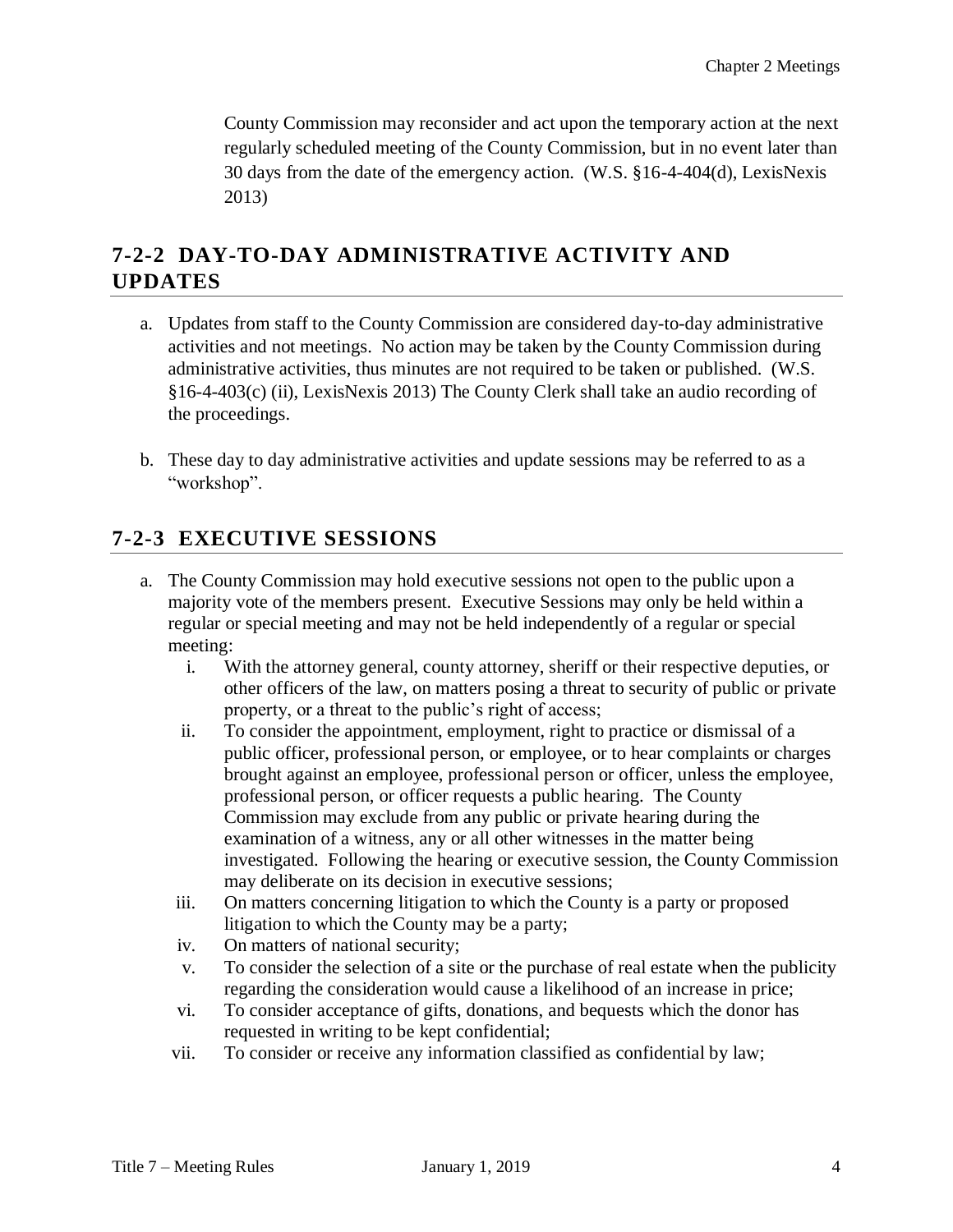- viii. To consider accepting or tendering offers concerning wages, salaries, benefits and terms of employment during all negotiations. (W.S. §16-4-405, Lexis 2001)
- b. The County Clerk or designee shall be present at all executive sessions and shall take the minutes. Approval of minutes from previous executive sessions may only be approved during an executive session. (Fontaine v. Board of County Commissioners, 4 P.3d 890 (Wyo. 2000)). Except for those parts of minutes of an executive session reflecting a member's objection to the executive session as being in violation of the law, minutes and proceedings of executive sessions shall be confidential and produced only in response to a valid court order. The County Clerk may record all executive sessions as an alternative to maintaining written minutes.
- c. No action shall be taken within an executive session. The executive session must be adjourned and any action must be taken in the regular or special meeting in which the executive session was called.

### **7-2-4 OPEN MEETINGS**

- a. All meetings of the County Commission are public meetings; open to the public at all times, except as otherwise provided. No action of the County Commission shall be taken except during a public meeting. (W.S. §16-4-403(a), LexisNexis 2013).
- b. Meetings are defined as when at least a quorum of the Teton County Board of County Commissioners (three (3) members), are assembled for the purpose of discussion, deliberation, presentation of information, or taking action regarding public business, after having been called together through the proper authority. (W.S. §16-4-402(a) (iii), LexisNexis 2013)

## **7-2-5 PUBLIC PARTICIPATION**

a. A member of the public is not required as a condition of attendance at any meeting to register his name, to supply information, to complete a questionnaire, or fulfill any other condition precedent to his attendance. A person seeking recognition at the meeting may be required to give his name and affiliation. (W.S. §16-4-403(b), LexisNexis 2013)

### **7-2-6 COMMISSIONER PARTICIPATION BY TELEPHONE OR OTHER ELECTRONIC MEANS**

a. Any County Commissioner may participate in a meeting by means of telephone or other electronic means, so long as all participating County Commissioners are able to communicate with each other contemporaneously and are able to participate fully on that particular issue in its entirety prior to voting. (W.S. §16-4-402(a)(i), LexisNexis 2013).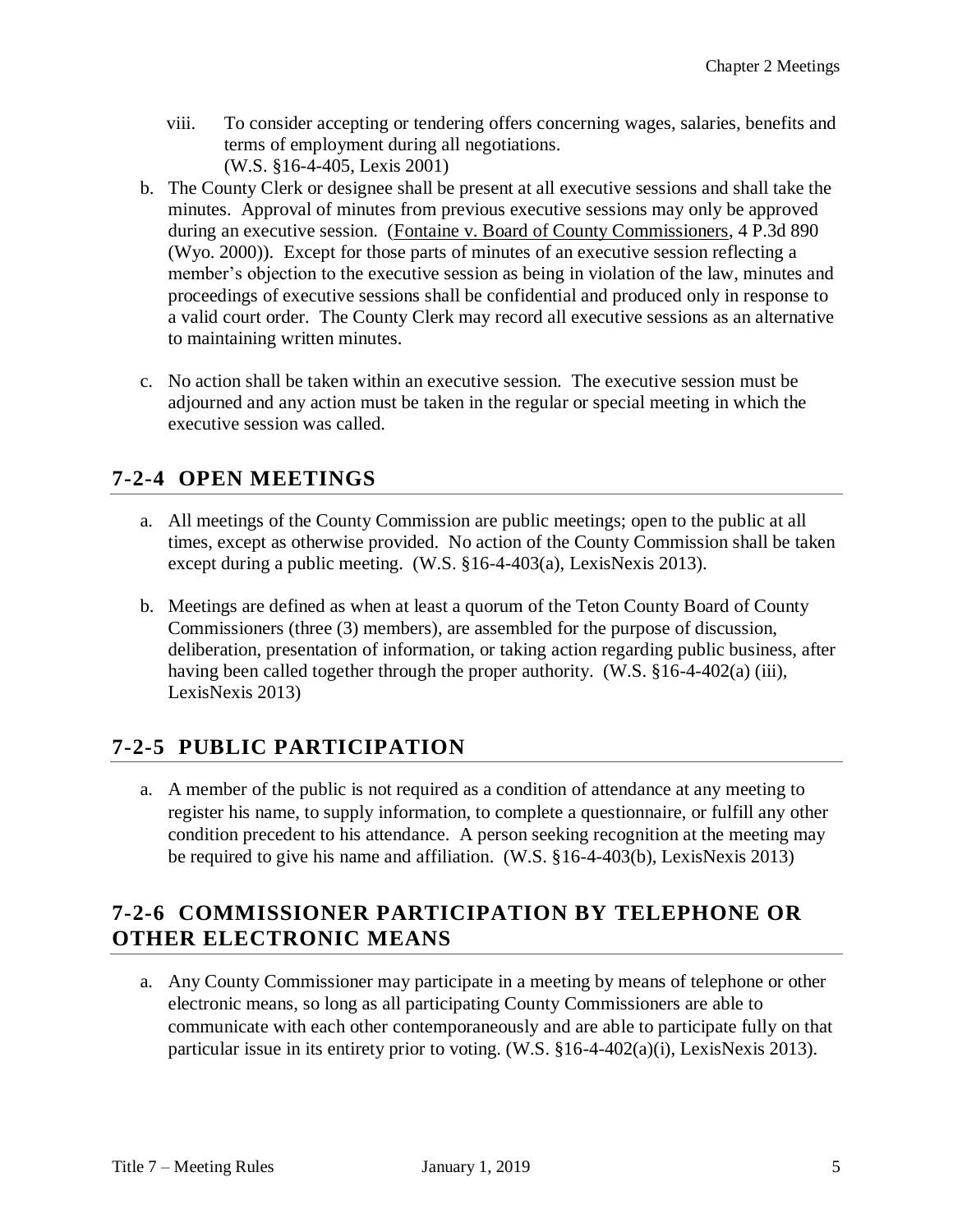#### **7-2-7 MEETINGS CONDUCTED BY ELECTRONIC MEANS OR ANY OTHER FORM OF COMMUNICATION**

a. No meeting shall be conducted by electronic means or any other form of communication that does not permit the public to hear, read or otherwise discern meeting discussion contemporaneously. Communications outside of a meeting, including, but not limited to, sequential communications among County Commissioners, shall not be used to circumvent the open meetings law. (W.S. §16-4-403(d), LexisNexis 2013)

### **7-2-8 RECESS**

a. The County Commission may recess any regular, special, or recessed regular or special meeting to a place and at a time specified in an order of recess. A copy of the order of recess shall be conspicuously posted on or near the door of the place where the meeting or recessed meeting was held. (W.S. §16-4-404(c), LexisNexis 2013)

#### **7-2-9 DISRUPTION OF MEETINGS**

a. If any public meeting is willfully disrupted by a person or group of persons so as to render the orderly conduct of the meeting unfeasible, and order cannot be restored by the removal of the person or persons who are willfully interrupting the meeting, the Chair may order the removal of the person or group from the meeting room and continue in session, or may recess the meeting and reconvene at another location. Only matters appearing on the agenda may be acted upon in a meeting recessed to another location. Duly accredited members of the press or other news media except those who participated in a disturbance shall be allowed to attend any meeting permitted by this section. (W.S. §16-4-406, LexisNexis 2013)

#### **7-2-10 MINUTES**

- a. All minutes of Regular and Special Meetings shall be published in the official newspaper as designated by the County Commission. The County Clerk shall take an audio recording of the proceedings. (W.S. §18-3-516(a), LexisNexis 2013).
- b. Minutes are required to be taken, but not published, from a meeting where no action is taken by the County Commission. (W.S. §16-4-403(c), LexisNexis 2013).
	- i. Action is defined as meaning the transaction of official business of the County Commission including a collective decision, a collective commitment or promise to make a positive or negative decision, or an actual vote upon a motion, proposal, resolution, regulation, rule, or order at a meeting. (W.S. §16-4-402(a) (i), LexisNexis 2013). The County Clerk shall take an audio recording of the proceedings.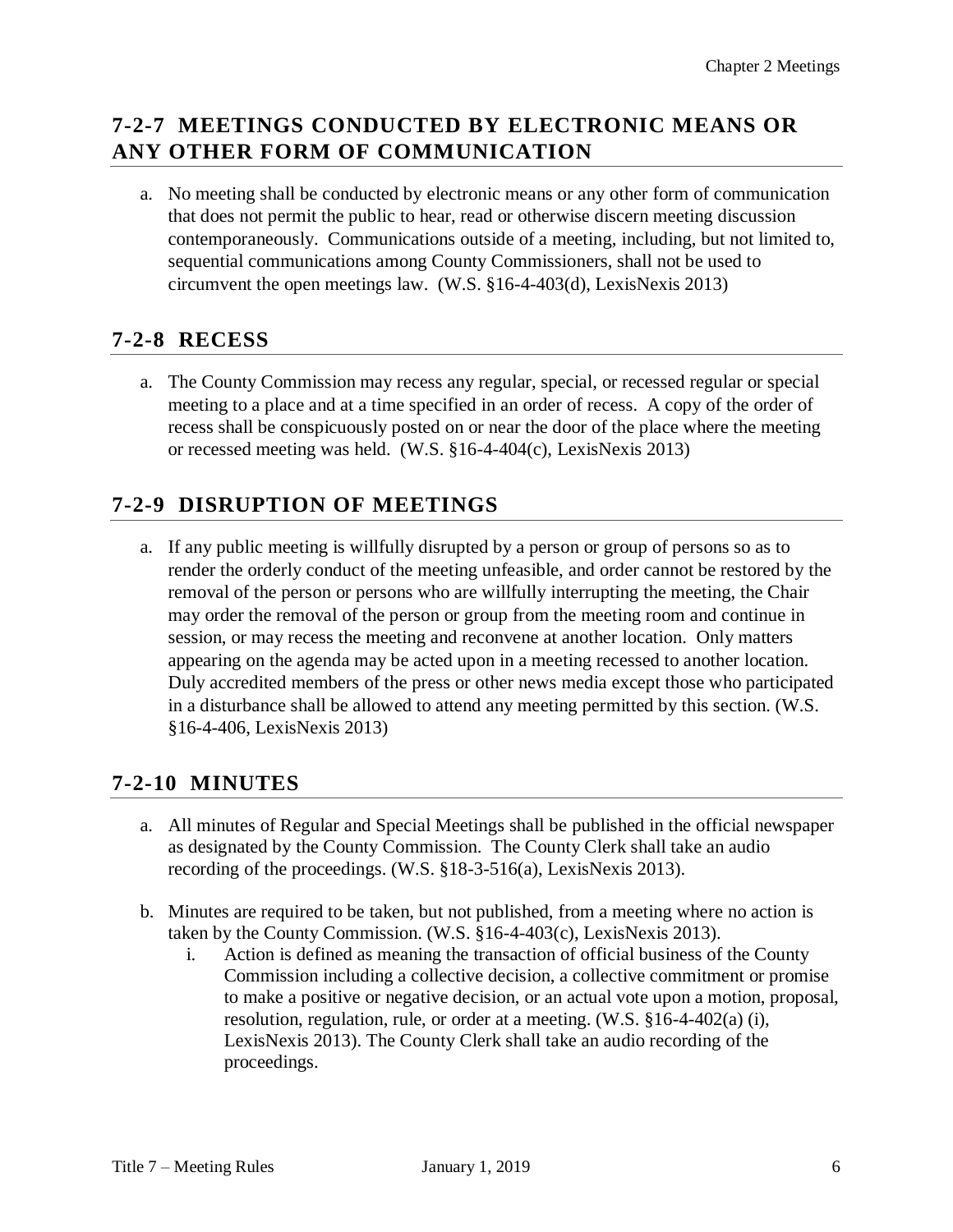c. Minutes are not required to be taken or published for day to day administrative activities (workshop) of the County Commission. The County Clerk shall take an audio recording of the proceedings. (W.S. §16-4-403(c) (ii), LexisNexis 2013).

#### **7-2-11 COUNTY CLERK ATTENDANCE**

- a. The County Clerk or designee shall be present at all County Commission regular, special and emergency meetings, executive sessions, and day to day administrative updates to record proceedings. (Fontaine v. Board of County Commissioners, 4 P.3d 890 (Wyo. 2000))
- b. The County Clerk or designee only needs to attend meetings that are called by the County Commission. (W.S. §16-4-402(a)(iii), LexisNexis 2013)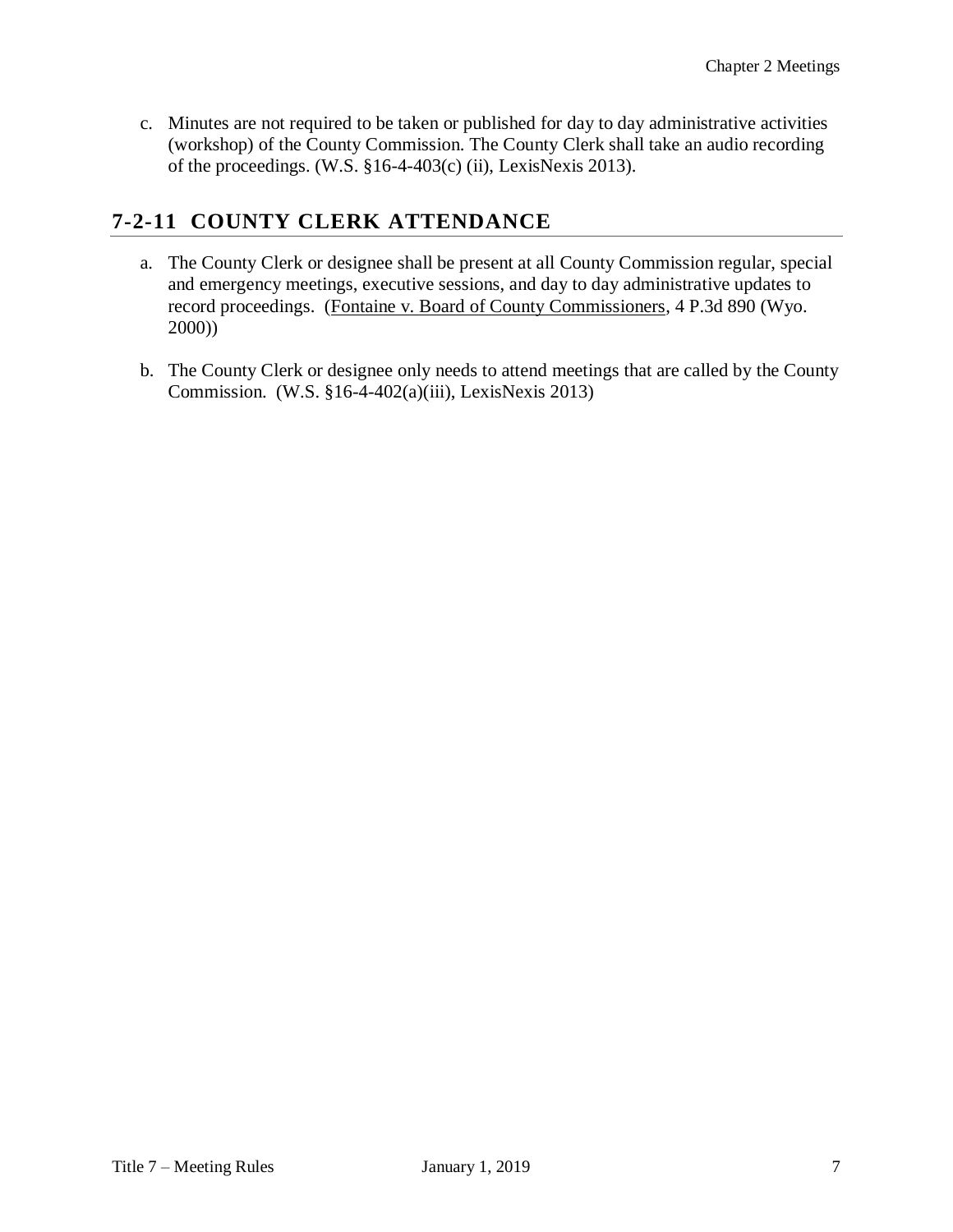## **CHAPTER 3 – CONDUCT OF MEETINGS**

#### **7-3-1 CHAPTER CONSTITUTES RULES GOVERNING PROCEDURES; SUSPENSION OF RULES**

a. The provisions of this chapter shall constitute the rules and regulations governing the procedures of the County Commission, and shall be strictly adhered to unless temporarily suspended by three-quarters vote of the County Commissioners present at the meeting. The motion to suspend the provisions of this chapter must specify for what purpose the suspension is made and the suspension shall exist only until the purpose named in the motion is accomplished.

#### **7-3-2 APPLICABILITY OF ROBERT'S RULES OF ORDER**

a. This Chapter shall govern the County Commission in regards to parliamentary procedure of meetings, however, for those areas of parliamentary procedure in which this Chapter is silent, the rules of parliamentary procedure contained in Robert's Rules of Order, Newly Revised,  $11<sup>th</sup>$  Edition, and any subsequent editions or amendments thereto, if any, shall govern the County Commission so long as Robert's Rules of Order are not inconsistent with the provisions of this Chapter or the Statutes of the State of Wyoming.

#### **7-3-3 PRESIDING OFFICER**

a. The Chair shall preside at all meetings of the County Commission as the presiding officer. In the absence of the chair, the vice-chair shall preside and act as chair until the appearance of the chair. If the vice-chair is unavailable, the county commission may appoint by a majority vote a chair pro-tem. The chair pro-tem and vice-chair when occupying the place of the chair, may exercise all of the powers of that office, and have the same privileges, while so acting, shall be as binding upon the Board of County Commissioners and upon the County of Teton, as if done by the chair.

#### **7-3-4 CALL TO ORDER**

a. At the hour appointed for the meeting of the County Commission, the County Commission shall be called to order by the presiding officer. If a quorum is present, the County Commission shall proceed to the business which may come before it. Three (3) County Commissioners shall constitute a quorum.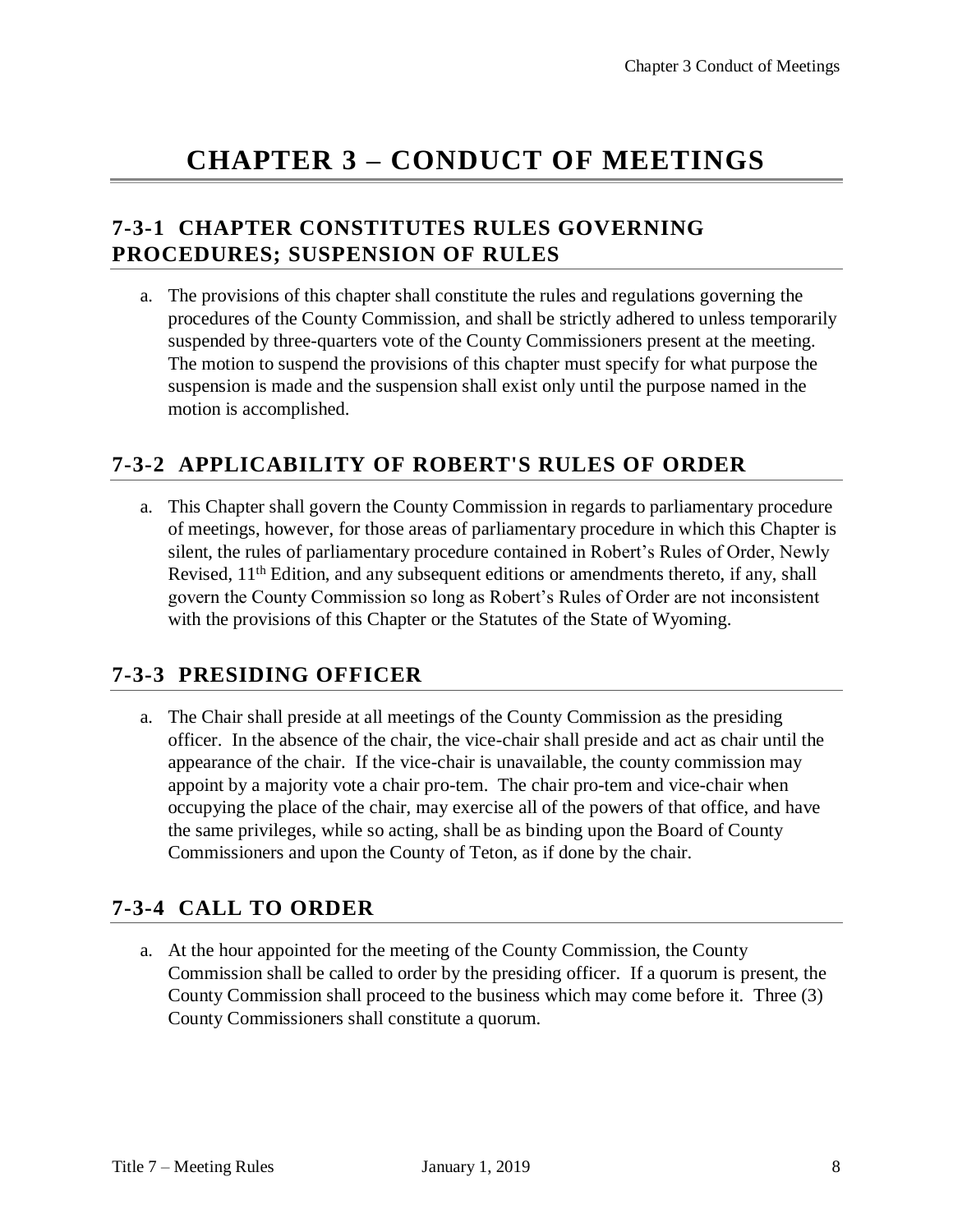#### **7-3-5 ORDER OF BUSINESS**

- a. The order of business at each regular County Commission meeting shall be as set forth in the agenda prepared prior to each meeting. The suggested agenda format is as follows:
	- i. Call to Order
	- ii. Roll Call
	- iii. Quorum Pronouncement by the Chair
	- iv. Approval of Minutes
	- v. Adoption of Agenda
	- vi. Adoption of Consent Agenda/Vote on Consent Agenda Items
	- vii. Communications/Public Comment
	- viii. Matters from Staff
	- ix. Matters from Planning and Development
	- x. Adjournment
- b. The County Clerk or designee shall prepare and deliver to each commissioner and the County Attorney an agenda no later than the Friday preceding the next meeting. Items to be included on the agenda must be submitted to the County Clerk's Office prior to the deadline(s) currently established by the County Clerk. The County Clerk shall present the proposed agenda to the Chair for approval prior to noticing. The County Clerk shall also provide a copy of the agenda to every person who has requested the same in writing during the preceding year.
- c. Following adoption of the agenda at the meeting, agenda items may not be added, removed, or their order changed unless by a vote of the majority of the Commissioners present.
- d. A Consent Agenda may be adopted by a majority of the County Commissioners. An opportunity shall be given for the public to request that an item be removed from the consent agenda, if public comment on that item is anticipated. Any County Commissioner may remove any item from the Consent Agenda to be handled as a normal agenda item. After the Consent Agenda is adopted, a second motion shall be made and seconded that approves all items on the consent agenda as stated in the proposed motions in the staff reports. The minutes shall reflect the approval of the items on the consent agenda with the motions as listed in the staff reports.

## **7-3-6 PUBLIC PARTICIPATION**

- a. **Recognition.** No person may address the Commission without the permission of the presiding officer, or a majority of the quorum, or as otherwise required by law.
- b. **Addressing the Commission.** A person addressing the Commission shall do so at the speaker's rostrum and shall begin by offering his or her name and group affiliation, if any, orally, and in writing if requested. All remarks shall be addressed to the chair. No cross-talking shall be permitted.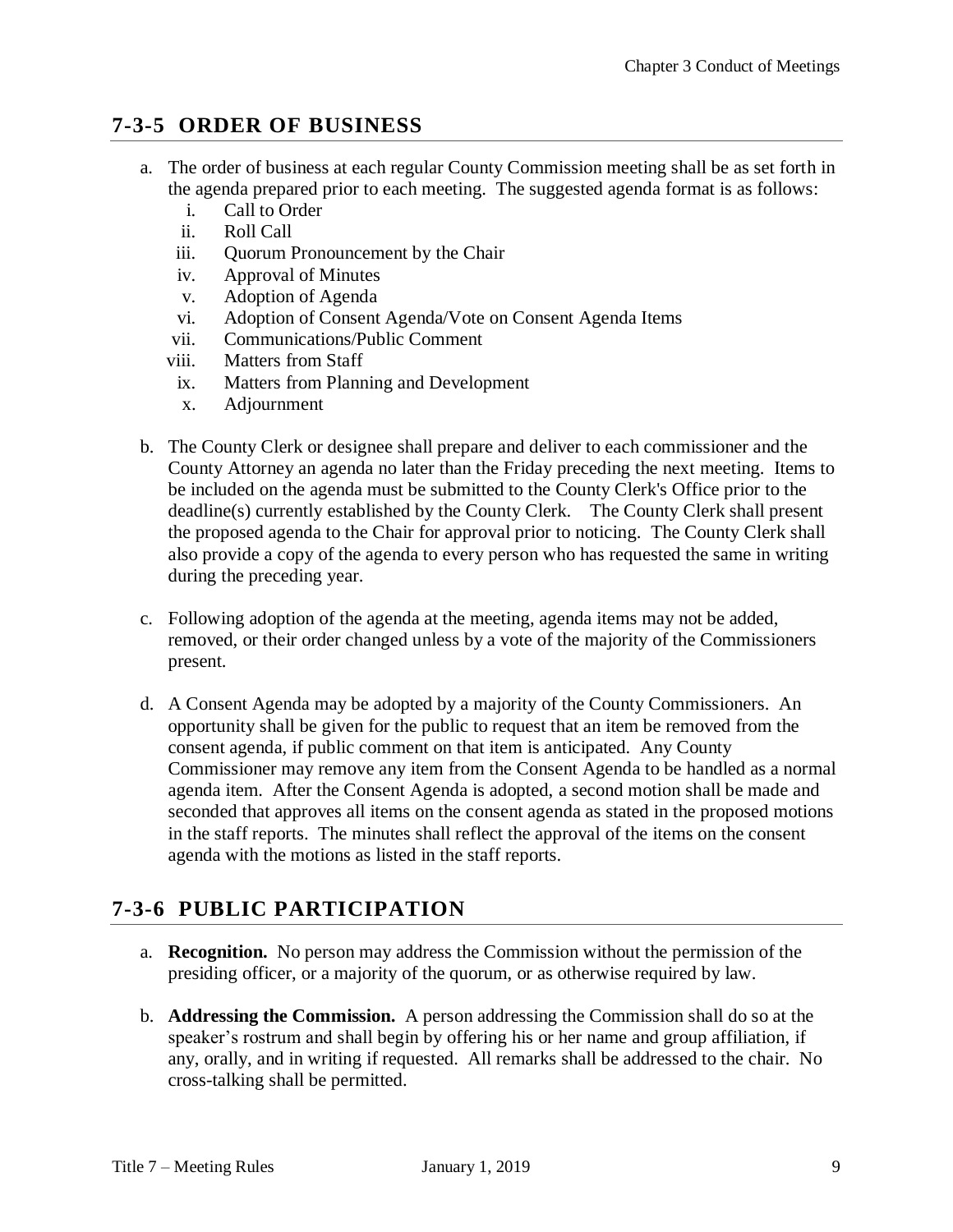- c. **Limits.** Each speaker shall limit his or her remarks to a reasonable time. The presiding officer may limit remarks to a timed limit, and may request a speaker to stop speaking if repetitive or exceeding a reasonable amount of time to speak. Each speaker shall avoid repetition of the remarks of prior speakers and speak only to the agenda item under consideration.
- d. **Questions.** Following each speaker's remarks, each commissioner shall be given the opportunity to comment further and to address questions to the speaker. The speaker may not be permitted or required to answer such questions if all the commissioners present other than the questioner object.
- e. **Written Communication.** Consideration of written communications of an evidentiary or argumentative nature that is received by the Commission less than 48 hours prior to the meeting is discouraged, and no commissioner is obligated to take into consideration matters contained therein. Similarly, consideration of petitions, except to the extent that the signatures are witnessed by notary public, is discouraged and no commissioner shall have any obligation to assume the genuineness of un-witnessed signatures to any petition.

#### **7-3-7 PRESERVATION OF ORDER**

a. The Presiding Officer shall preserve order, prevent personally directed comments, confine members in debate to the question, and shall decide who shall be first heard when two or more commissioners rise at the same time. Any appeal of the presiding officer's decision in such case shall be to the County Commission then sitting, which shall decide at once and without debate, and a member called to order may extenuate or justify. A member called to order at a County Commission meeting shall at once suspend his remarks, unless permitted to explain. If there is no appeal, the decision of the presiding officer shall be conclusive and, if an appeal is taken, the County Commission shall decide the question at once and without debate.

#### **7-3-8 SERGEANT-AT-ARMS**

a. The County Sheriff, or his designee, shall act as sergeant-at-arms at all meetings of the County Commission at the request of the chair, and he shall preserve order at such meetings and carry out the directions of the presiding officer respecting any business of the county commission.

#### **7-3-9 COUNTY COMMISSIONERS TO OBSERVE ORDER**

a. No county commissioner shall entertain conversation while another is speaking at a County Commission meeting nor pass between the speaker and the presiding officer.

#### **7-3-10 PROCEDURE TO OBTAIN FLOOR**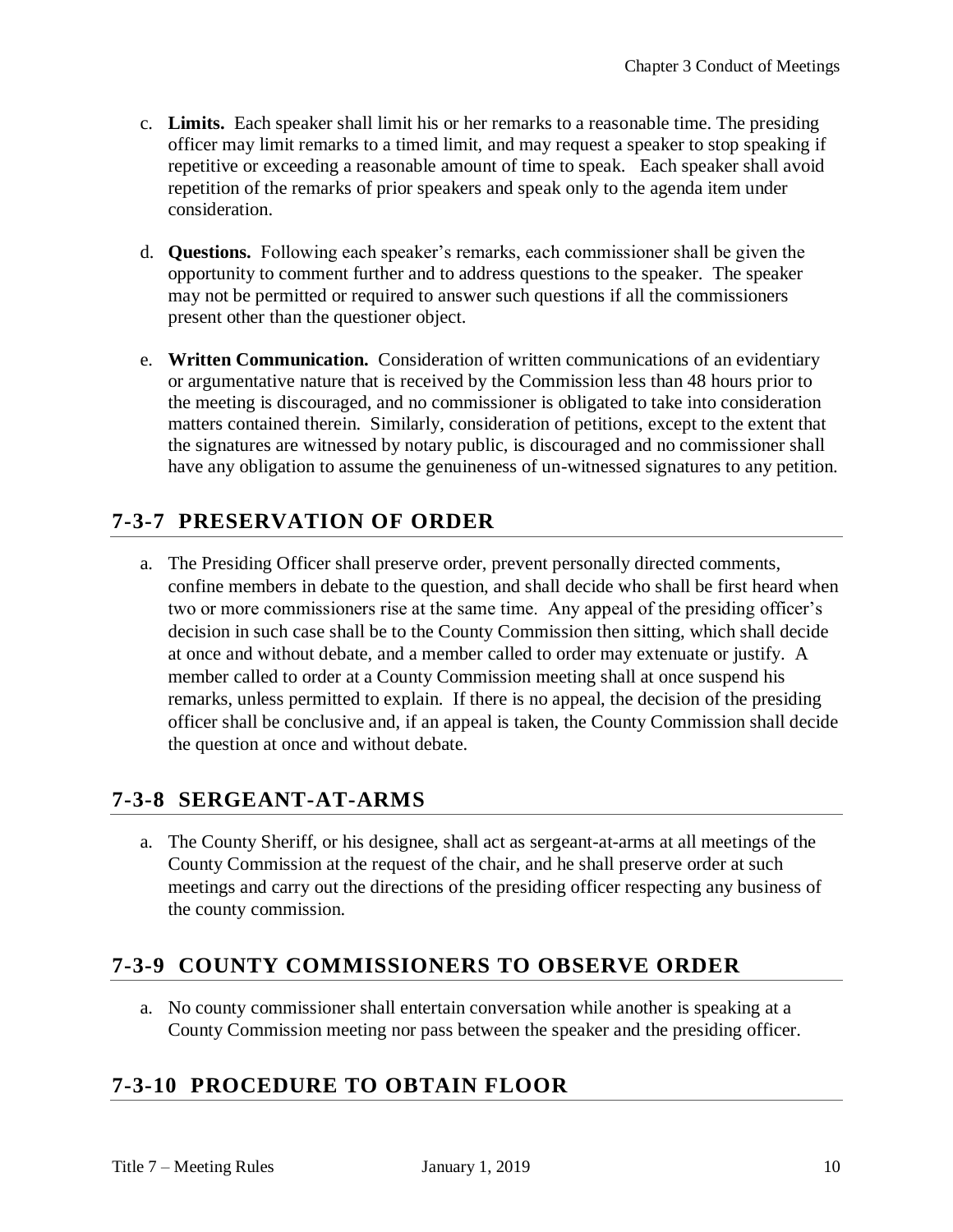a. Each county commissioner, before speaking on any question at a county commissioner meeting, shall address himself to the presiding officer by his proper title, and shall not proceed with his remarks until recognized and named by the presiding officer. A Commissioner may obtain the floor without recognition by the presiding officer for a point of order.

#### **7-3-11 LIMIT ON SPEAKING ON THE QUESTION**

a. No county commissioner shall speak more than twice on the same question without leave of the presiding officer, nor more than once until each member present desiring to speak shall have spoken.

#### **7-3-12 MOTIONS GENERALLY**

- a. No question shall be debated or put to a vote at a county commission meeting unless the same is seconded. When a motion is seconded, it shall be so stated by the presiding officer before debate or action thereon.
- b. Each motion shall be reduced to writing by the county commissioner making it if the presiding officer or any county commissioner shall ask it.
- c. After a motion is stated by a presiding officer, it shall be deemed to be in the possession of the County Commission, but it may be withdrawn by the presiding officer before decision or amendment, with the permission of the County Commission.

#### **7-3-13 DIVISION OF QUESTION**

a. If the question before the County Commission contains more than one distinct proposition, any county commissioner may have the same divided.

#### **7-3-14 STATEMENT FOR REASONS OF VOTING**

a. Any county commissioner may state his reason for voting upon any question either immediately before or immediately after the entire vote is taken of all members, but he shall confine his remarks strictly to the subject under consideration, and shall not spend longer than five minutes.

#### **7-3-15 SUBSIDIARY MOTIONS**

- a. When a question is before the County Commission, no motion shall be received, except as herein specified, which motion shall have precedence in the order stated:
	- i. **To appeal** a procedural ruling of the presiding officer. The motion needs a second. The presiding officer has the first opportunity to speak to the appeal.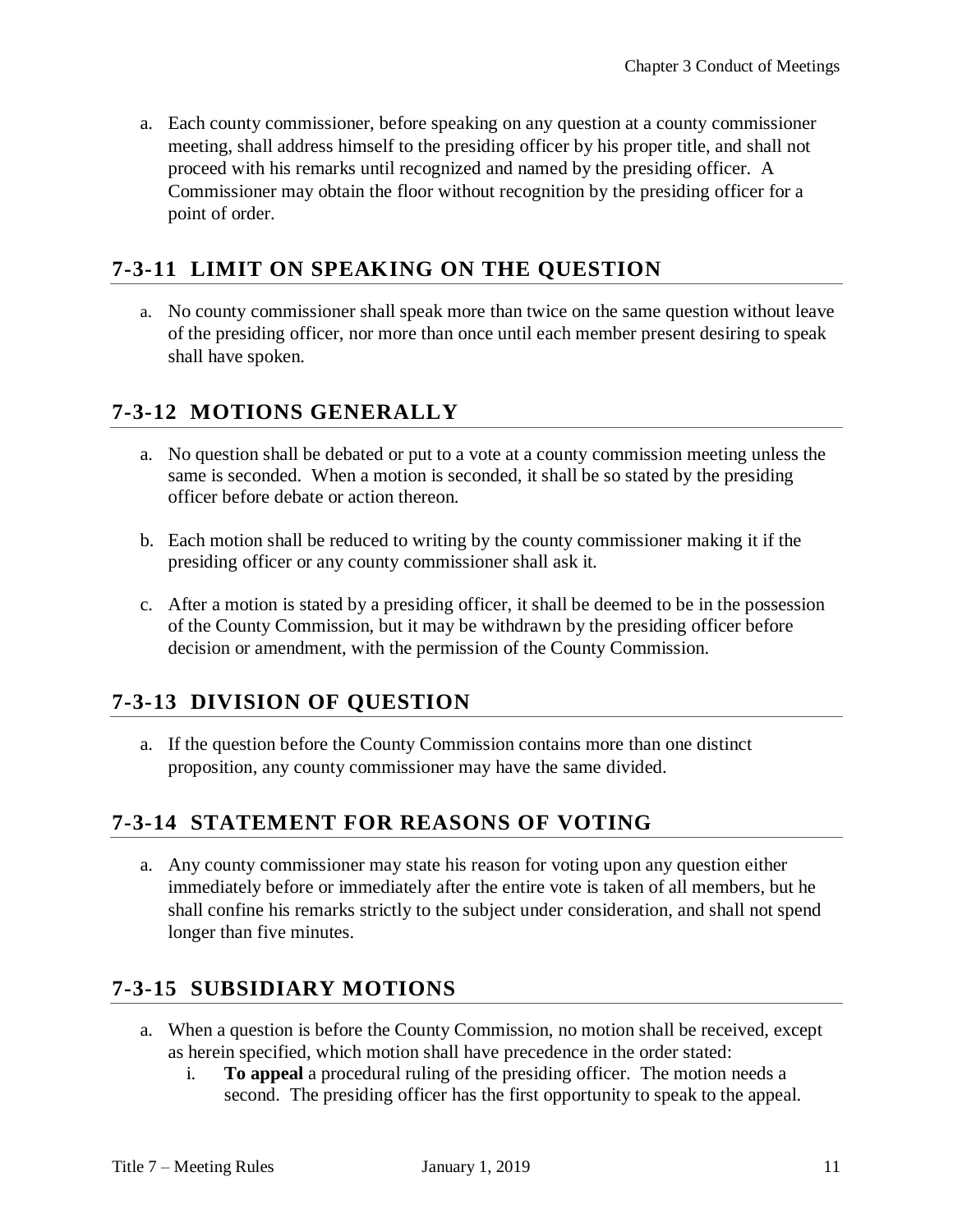Then debate may occur among the commissioners, and finally the presiding officer has the last right to speak before taking the vote. A majority vote is needed to sustain the decision of the chair;

- ii. **To adjourn**. This motion may be made only at the conclusion of the action on a pending substantive matter; it may not interrupt deliberation of a pending matter. A motion to simply adjourn cannot be amended, but a motion to adjourn to a time named may be amended and is open to debate;
- iii. **To take a brief recess**. This may be voted upon or is a privilege of the chair.
- iv. **Question of Privilege.** Permits a member to make a request relating to the rights and privileges of the commission. Does not require a second and is not debatable. The chair rules on the request. Normally used to request to go into executive session, complain about noise, introduce a guest, or to turn down the heat in the room.
- v. **Call to follow the agenda**. The motion must be made at the first reasonable opportunity or it is waived. The commission may set aside the agenda by a twothirds vote.
- vi. **Point of Order**. A second is not required and is not debatable. To rise to a point of order is to protest a breach of the rules. The chair rules on the request.
- vii. **To suspend the rules.** The commission may not suspend provisions of the rules that are imposed by law, for example motions that require 2/3 by statute. To suspend the rules requires a 2/3 vote.
- viii. **Object to Consideration of a Question**. This motion is made to prevent the main motion from being considered. No second is required and it is not debatable. The motion requires a 2/3 vote in the negative not to consider. Only a negative vote can be reconsidered. If 2/3 of the commissioners vote in the negative, then the motion cannot be considered for the duration of the meeting. It can be proposed again at another meeting. The presiding officer shall state the question as: "The consideration of the question is objected to. Shall the question be considered? Those in favor of considering the question please say aye."
	- ix. **Division**.To verify a voice vote by having members stand. No second is required and it is not debatable. If called for it is done automatically without a ruling from the presiding officer.
	- x. **Point of Information**. To request information.
	- xi. **To go into executive session**. The Commission may go into executive session only under the provisions of the Wyoming Open Meetings Act. The motion shall cite the statutory basis for the executive session and shall be adopted at an open meeting.
- xii. **To leave executive session.** This motion may be made at the conclusion of the executive session it may not interrupt deliberation of a pending matter.
- xiii. **To defer consideration**. The Commission may defer a substantive motion for later consideration at an unspecified time. A substantive motion, the consideration of which has been deferred, expires 30 days thereafter unless a motion to revive consideration is adopted. This motion should be distinguished from a motion to postpone to a certain time or date, which matter then automatically is brought up again when that time arrives.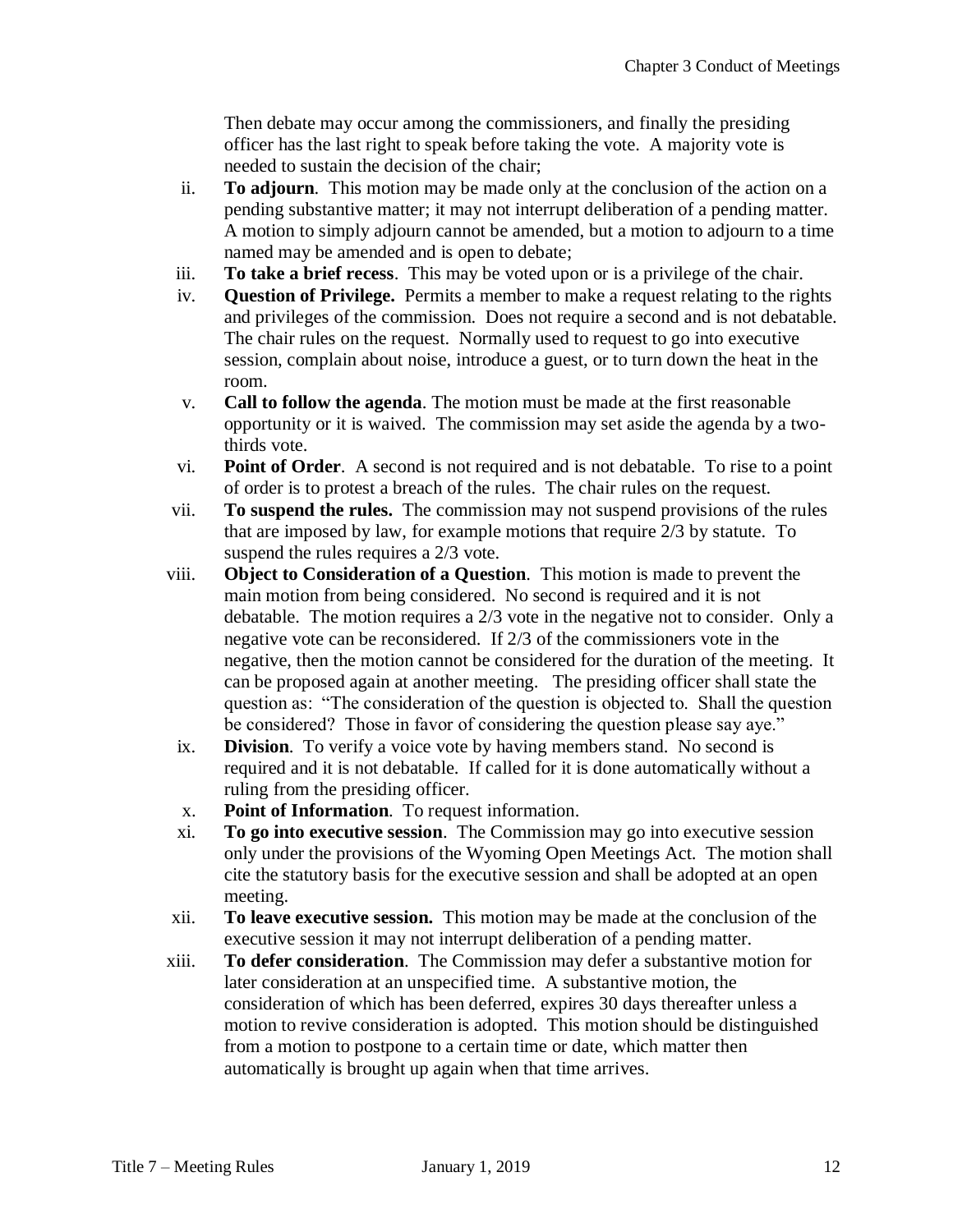- xiv. **Motion for the previous question**. This motion is not in order until there have been at least 20 minutes of debate and/or every member has had an opportunity to speak once. The previous question shall be put in this form: "Shall the main question now be put?" It shall be admitted when demanded by a majority of the members present. Its effect, when sustained by a majority of the members present, shall put to an end all debate and bring the County Commission to a direct vote.
- xv. **To postpone to a certain time or day**. A Motion to postpone to a certain time or day may be either made as a general order or a special order. A special order requires two-thirds vote, whereas a general order only requires a majority. A General Order states the date and/or the approximate time that the matter will be taken up, but does not interrupt pending matters at that time. A Special Order states a specific date and time and at that specified time all pending matters cease in order to consider the special order. If consideration of a motion has been postponed, a new motion with the same effect cannot be introduced while the postponed motion remains pending. A person who wishes to revisit the matter must either wait until the day in question or move to suspend the rules. Motions to Lay on the Table are to be only used for laying and removing items from the table of the same meeting. Improper usage of a Motion to Lay on the Table should be restated by the chair as a motion to postpone if it appears that is the true intention.
- xvi. **Refer.** The Commission may vote to refer a substantive motion to a committee or the staff for its study and recommendation.
- xvii. **To amend.** An amendment to a motion must be pertinent to the subject matter of the motion. An amendment is improper if adoption of the motion with that amendment added would have the same effect as rejection of the original motion. The intent of such an amendment should be achieved in a simpler, more straightforward manner by the defeat of the original motion. Pertinent amendments that make major substantive changes to the original motion are proper. A proposal to substitute completely different wording for a motion or an amendment shall be treated as a motion to amend. On an amendment to strike out and insert, the paragraph or sentence it amends shall be first read as it stands, then the words proposed to be struck out, and then those words proposed to be inserted and finally the paragraph or sentence as it would stand if so amended. A motion may be amended, and that amendment may be amended, but no further amendments may be made until the last offered amendment is disposed of by a vote. Friendly amendments must be approved by the commissioner making the original motion and the commissioner who seconded the motion, and then treated as the main motion.
- xviii. **To revive consideration**. The commission may vote to revive consideration of any substantive motion earlier deferred by Motion to Defer Consideration. The motion is in order at any time within the 30 days after the date of a vote to defer consideration. A substantive motion on which consideration has been deferred expires 30 days after the deferral unless a motion to revive consideration is adopted.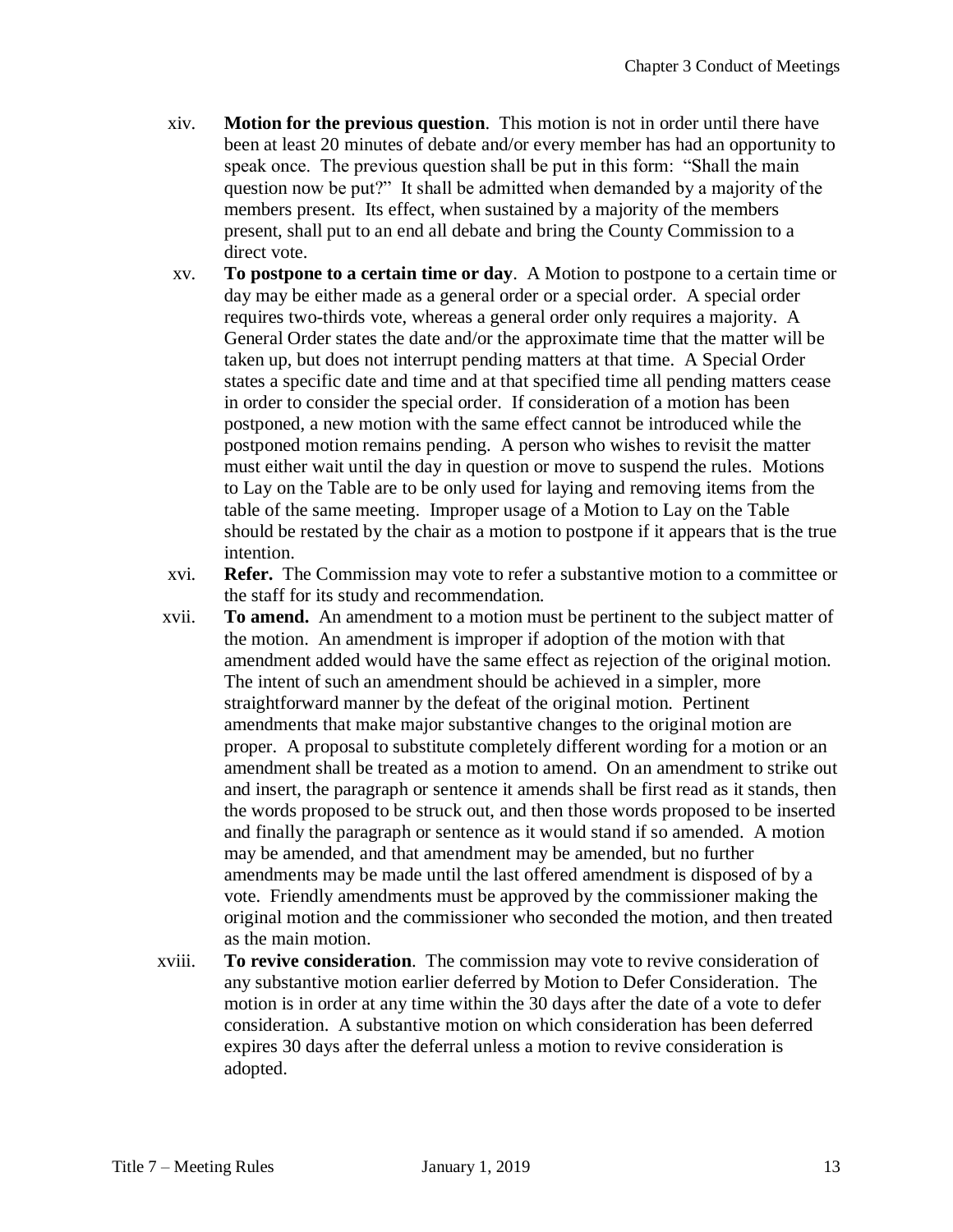- xix. **To Reconsider**. The Commission may vote to reconsider its action on a matter. The motion to do so must be made by a member who voted with the prevailing side, must be seconded by any member regardless of how that member voted originally, and only at the meeting during which the original vote was taken or at the next regular meeting. ("Regular" meeting includes voucher meetings). When a motion is lost by reason of not receiving a two-thirds vote required for its passage, a motion to reconsider may be made by those voting in the minority. A motion for reconsideration being once made and decided in the negative shall not be renewed, nor shall a vote to reconsider be reconsidered.
- xx. **To rescind**. The Commission may vote to rescind actions it has previously taken.
- xxi. **To prevent reintroduction/reconsideration for six (6) months**. The motion shall be in order immediately following the defeat of a substantive motion and at no other time. The motion requires for adoption a vote equal to two-thirds (2/3) of the entire membership of the Commission. If adopted, the restriction imposed by the motion remains in effect for six (6) months.
- b. When one of the motions listed in subsection (A.) of this section is made:
	- i. No other motion which is inferior to it in precedence may be made;
	- ii. All motions then pending must be put in the order of their rank as set forth in subsection (A.) of this section; and
	- iii. No motion or proposition of a subject different from that under consideration shall be admitted under color of amendment.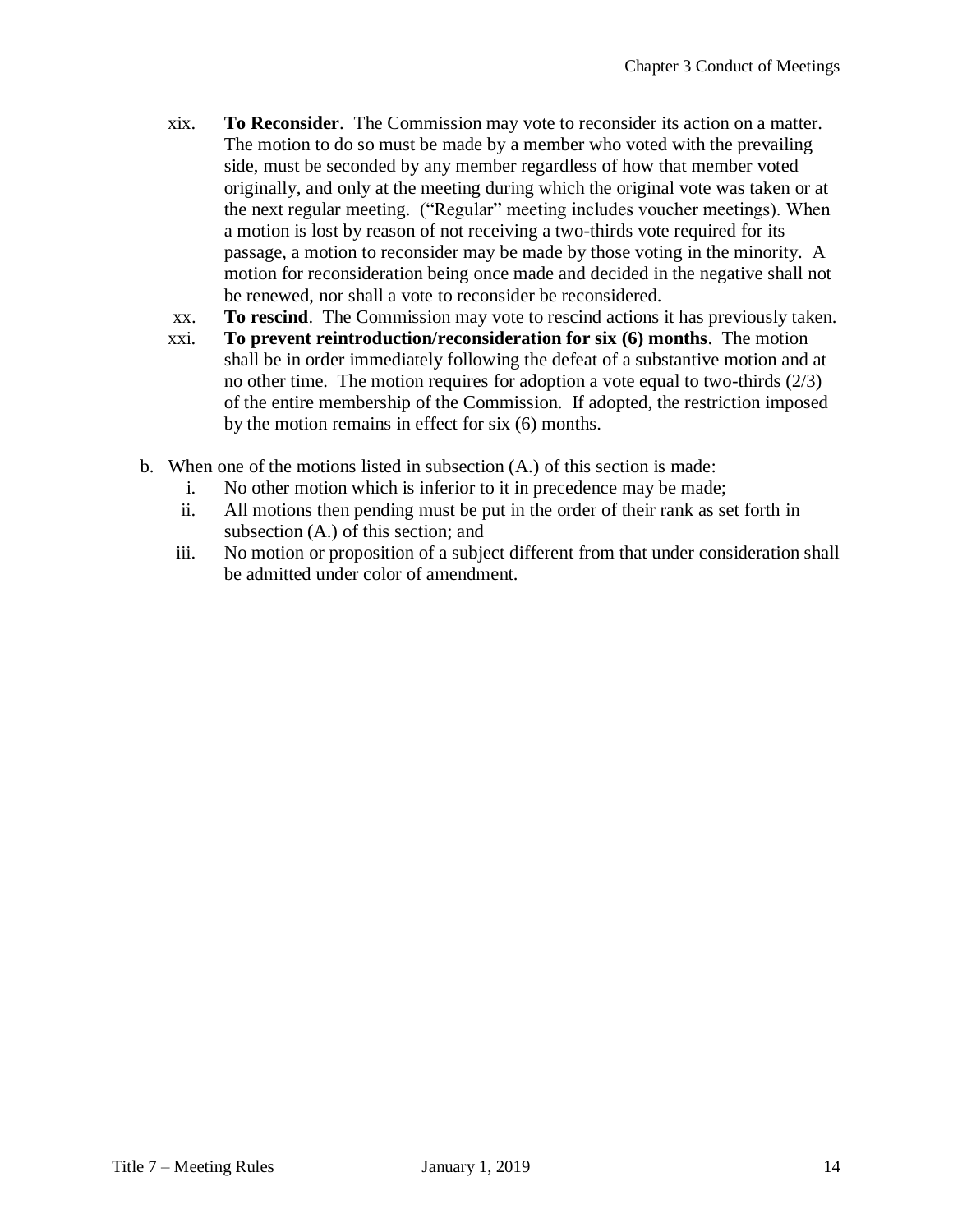# **CHAPTER 4 – MEETING MINUTES BY THE COUNTY CLERK**

Meeting minutes should contain what was *done* by the County Commission, not what was *said* by the members. The Teton County Clerk does not provide verbatim minutes. All meetings that are audio-recorded shall be retained for one year, or as designated by Wyoming State Archives.

### **7-4-1 ITEMS TO BE INCLUDED IN MINUTES, BASED ON AGENDA ORDER**

- a. The first paragraph of the minutes should contain:
	- i. The kind of meeting regular, special, etc.
	- ii. Name of the organization
	- iii. The date and time of the meeting
	- iv. The location of the meeting
- b. Roll Call for the County Commission
	- i. Notate those present and those absent.
	- ii. Action taken on meeting minutes of previous meetings (approved, revised, etc.)
- c. Adoption of the Agenda
	- i. Any changes to the published agenda adds, deletions, etc.
	- ii. Adoption of a Consent Agenda
- d. Consent Agenda for regular business meetings
	- i. A main motion approving the Consent Agenda
	- ii. List each item's motion as stated in the staff report
- e. Direct Correspondence to the County Commission
	- i. Name of person submitting correspondence and date
- f. Public Comment
	- i. Include only the name and who they are representing (not their comment)
- g. Matters from Staff
	- i. Name and department of presenter
	- ii. Main motion and vote–
	- iii. Who made the motion
	- iv. Exact wording of each main motion as it was voted on
	- v. Who seconded
	- vi. If it passed or failed, with the vote count if not unanimous
	- vii. Who voted in opposition
- h. Matters from Planning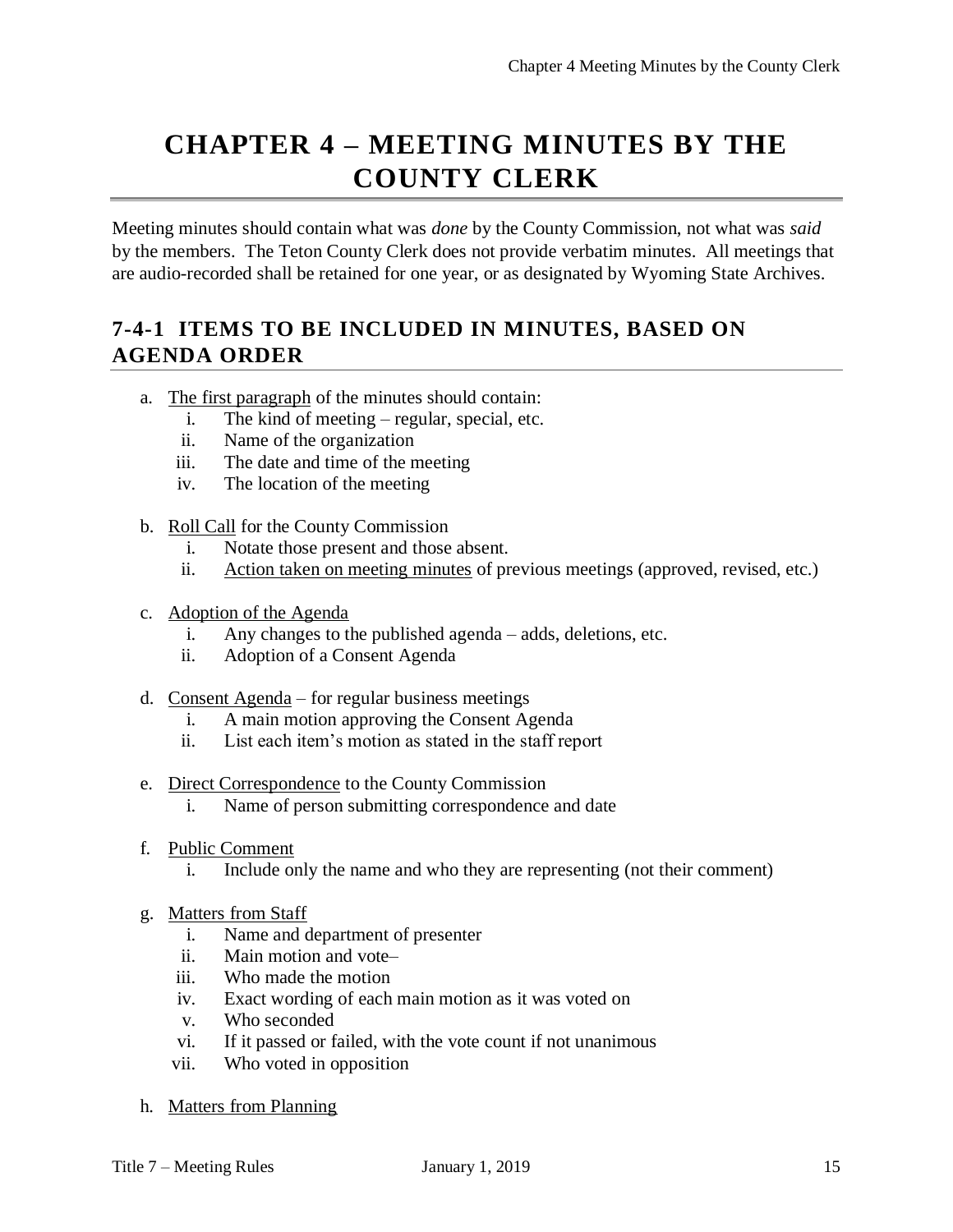- i. Name and department of presenter
- ii. Main motion and vote –
- iii. Who made the motion
- iv. Exact wording of each main motion as it was voted on
- v. Who seconded
- vi. If it passed or failed, with the vote count if not unanimous
- vii. Who voted in opposition
- i. Other Business
	- i. Name and subject of business

#### j. Adjournment

- i. Include the motion and time the meeting adjourned.
- k. Minutes
	- i. Respectfully submitted: xxx (initials of recording secretary)

#### **7-4-2 MOTIONS GENERALLY**

- a. Including the following items are at the discretion of the County Clerk:
	- i. Courtesy titles Commissioner, Chairman, Mr., etc.
	- ii. Staff attendance
	- iii. Discussion
	- iv. Motions that are withdrawn
	- v. Detailed reports
	- vi. "There was no public comment on this item"
	- vii. Recess and reconvene times
	- viii. Resolutions, Proclamations, etc.